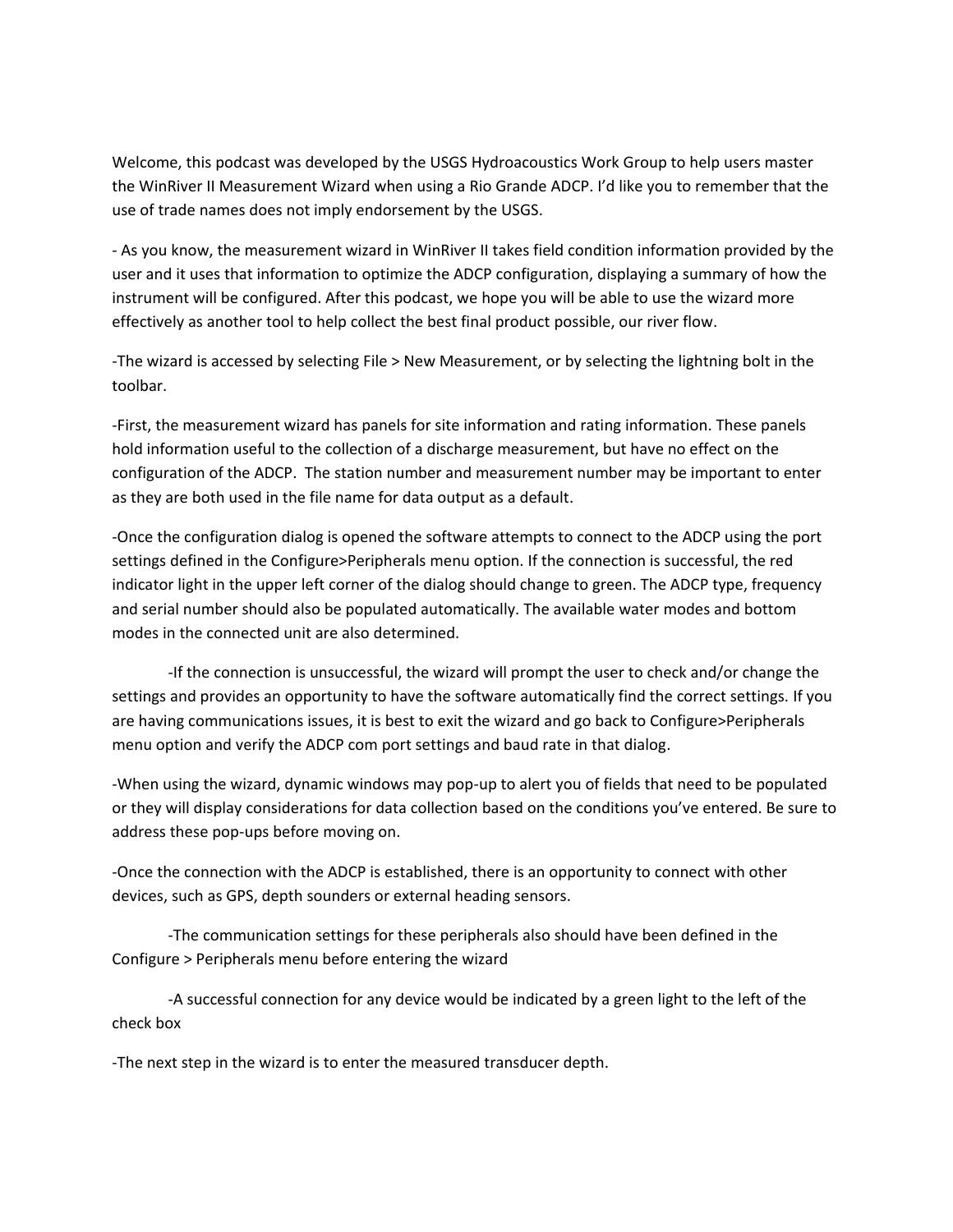-When using GPS, you must also enter a magnetic variation here. Both the transducer depth and the magnetic variation can be edited in playback, if necessary.

-The measuring section characteristics are entered in the ADCP Wizard Configuration section. If characteristics are known from previous measurements or knowledge of the site, use those; otherwise, a best guess should be entered.

-Start with entering the Max. Water Depth, Max. Water Speed and Max. Boat Speed. Discussion on use of Secondary Depth will come later.

-It's important to keep in mind that these settings can be changed if a test pass indicates they might be a little bit off. Entering estimated velocity and depth values that are not close to actual values can have consequences on the data. These consequences could include incorrect water and/or bottom mode selection, incorrect bin sizing and incorrect ambiguity settings.

-These settings cannot be changed during playback, so ensure they are as close to the real river conditions as possible before collecting the discharge measurement.

-Next, select the streambed type that best describes your conditions

-The bottom modes available with a Rio Grande ADCP are 5 and 7.

-Using the Auto option for bottom mode will typically select bottom mode 5, as long as depths are greater than 2 ft.

-Bottom mode 7 may work better in shallow water or when the bottom is sloping. This mode pings slower, which increases the time between ensembles. Bottom mode 7 does not seem to work as well in high sediment conditions.

-Typically, the bottom mode selection is set to auto.

-Now we will work on selecting the water mode. Water Mode Auto is the default selection and will select either water mode 12 or water mode 11 based on the frequency of the unit being used and the water speed and water depth you've entered.

-The typical order of progression for selecting a water mode starts with those with the lowest instrument noise, water modes 5 and 11. These water modes will give you the most accurate velocity data using short pulses with a long lag, an ambiguity resolving bin and bin-to-bin tracking. Water modes 5 and 11 are very similar, but in limited situations one may work better than the other. If the wizard selects water mode 11 and it isn't working reliably across the channel, try water mode 5.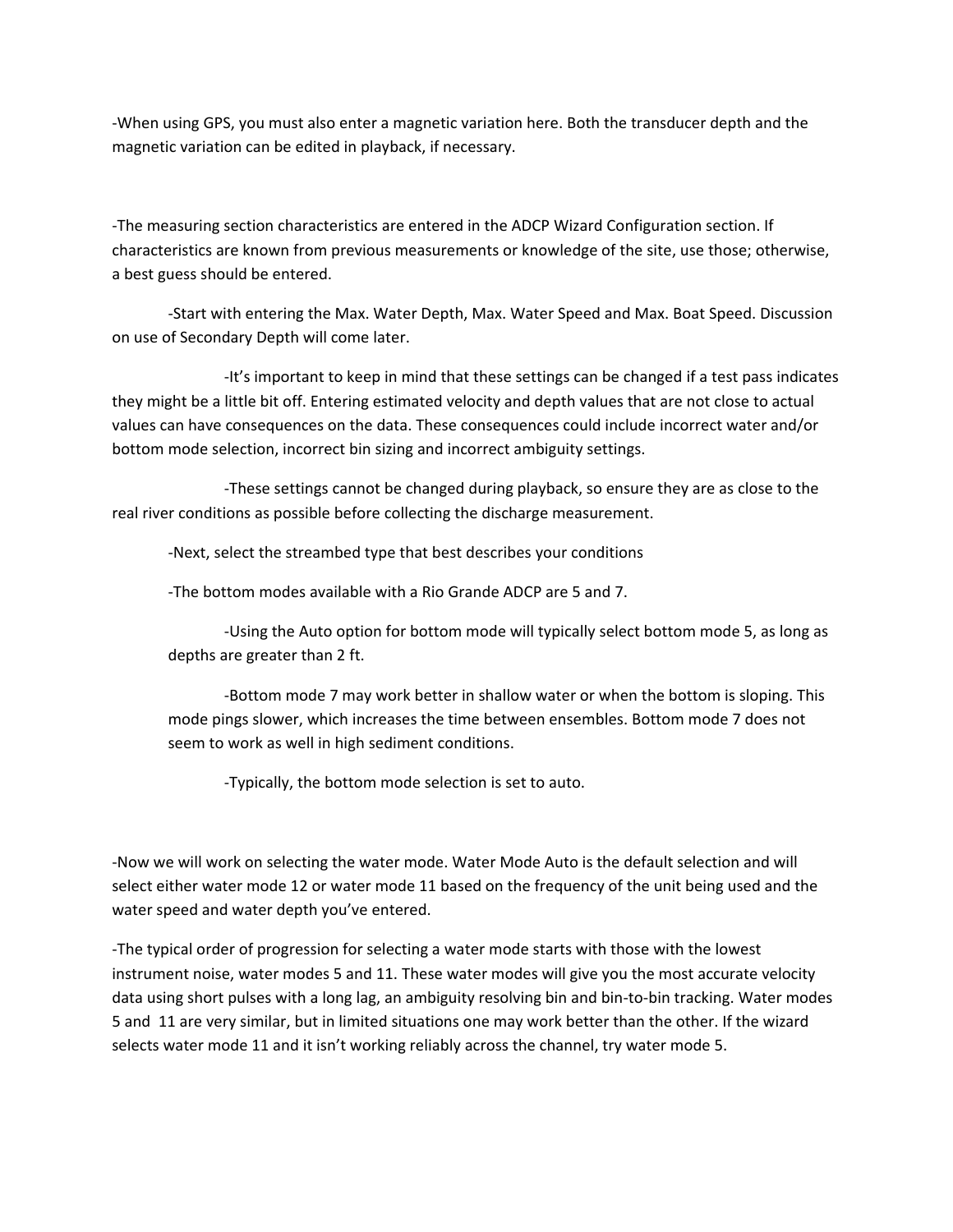-The short pulses and long lag in water modes 5 and 11 limit them to a depth of 13 ft (with the 1200 kHz Rio) and 26 ft (with the 600 kHz Rio) with relative velocities up to 3.3 ft/s. If conditions are too fast, too deep or too turbulent for these low noise water modes the next best choice is water mode 12.

-Water mode 12 averages multiple pings in a single ensemble, which can result in longer time between pings and errors in dynamic conditions, where water mode 1 would be the best option.

-Water mode 12 Auto will optimize the water mode 12 bin size based on the max. water depth

-To use water mode 5 or water mode 1, the user must make the selection manually in the wizard

-The update rate is only applicable to water mode 12 for the Rio Grande

-Lowering the update rate may be appropriate when using water mode 12 and when smooth and steady boat movement is not possible or if the conditions are dynamic. The update rate should be set fast enough that the boat speed and boat direction would be constant during the time between ensembles. If depths allow, water mode 1 should be used in these dynamic conditions.

-In the discharge section, extrapolation methods are typically evaluated post-measurement, so the default of power-power can be used for data collection and changed during playback, if necessary.

-When the measuring section has non-triangular banks the coefficient can be modified as needed

- A triangular edge shape will draw a line from the river bottom under the adcp to the shore, going to zero based on the edge distance entered by the user.

-A square edge shape draws a line from the river bottom under the adcp to the shore. This distance is equal to the edge distance, and assumes a smooth, vertical wall at the edge

-Regardless of the edge shape, it is important to ensure the estimated edge flow is reasonable. These coefficients for edge shape can be edited during playback if field notes or observations indicate the values used were not correct.

-The number of shore pings used to estimate the edge discharge defaults to 10, and is typically not changed

-We now move to the output filename options, where the filename prefix and output directory are set in the software. Hopefully, your office has established guidelines for naming and storing of ADCP data. Those guidelines should be followed here.

-After setting the output filename and the directory for saving these files the commands page should be reviewed.

-The commands page lists the fixed commands, which are initially sent to the ADCP to override hardware defaults.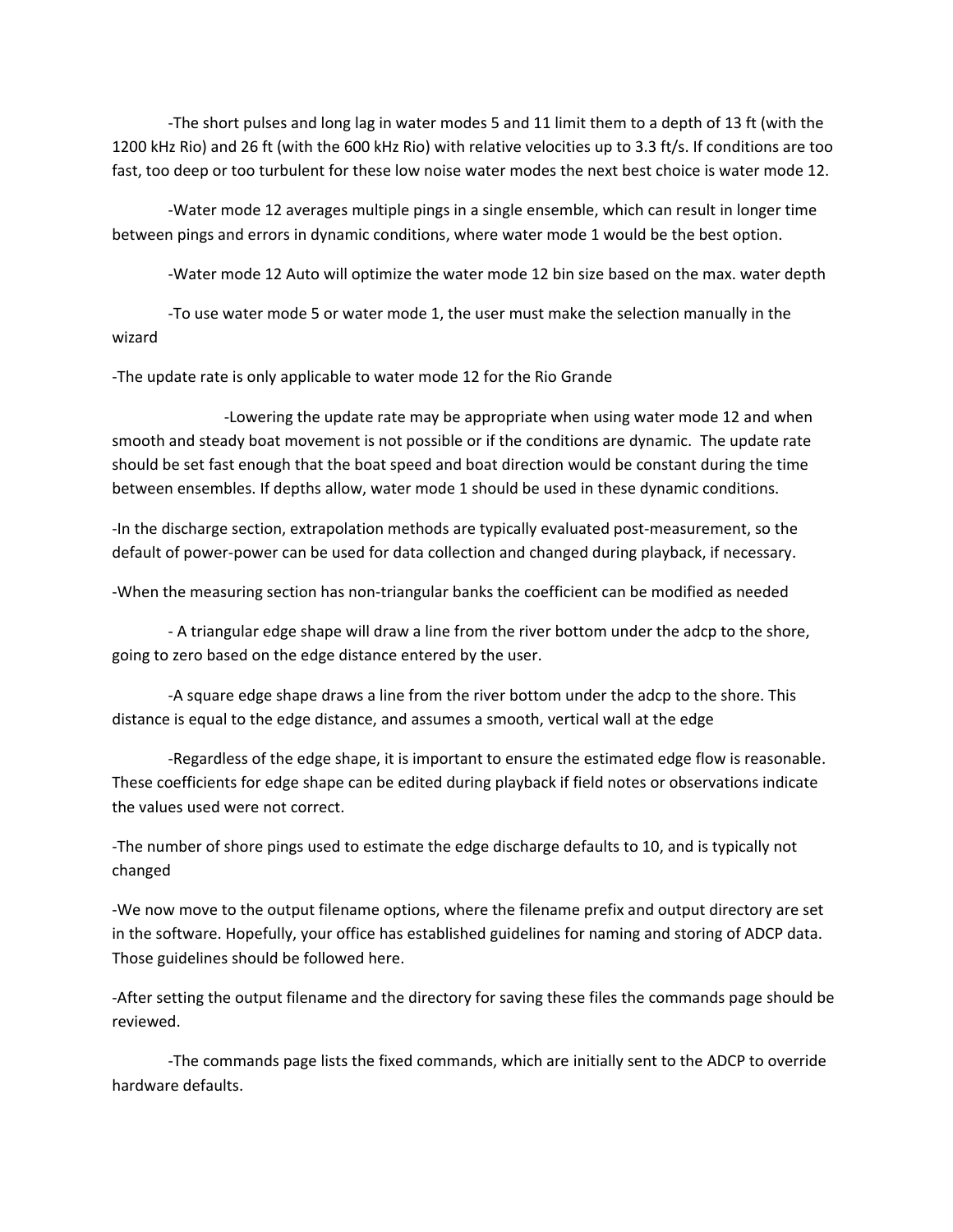-It also lists the wizard commands, which are changes to the fixed commands based on the wizard settings. User commands are rare, and should only be used if there is a good understanding on their consequence on the data.

-Next, the summary page provides details on the unit and the settings the wizard plans on using based on your input.

-The Devices area outlines the ADCP you are connected to and its frequency. The green check marks do not indicate the modes that will be used for data collection, but the modes that are available in the unit. It also outlines any peripherals you might be connected to.

-The recording settings are also displayed, along with the extrapolation methods, bank coefficients, transducer depth and other settings. Scan these fields and be sure they are consistent with your intended settings.

-The ADCP wizard configuration section outlines the user input for maximum water depth and speed and also outlines the wizard settings for water mode, bottom mode, update rate, depth cell size and the number of bins. Additional information for water mode 12 is shown, if applicable.

-The Measurement Characteristics area is valuable in that it displays the minimum profile depth for 1 cell and 2 cells of data collection. It also shows the maximum profile depth with the proposed settings and the horizontal standard deviation, if water mode 1 or 12 has been chosen.

- The horizontal standard deviation is an indicator of how much random error to expect in the individual depth cell velocities. For example, if the true water speed was 1 ft/sec and the reported horizontal velocity std. dev. was 0.4 ft/sec it is expected that most (or about 68%) of the measured velocities would be between 0.6 and 1.4 ft/sec. To lower the horizontal standard deviation there are a few options. Use of water modes 5 and 11 are the best options, if conditions allow. Other options include larger depth cells, more sub-pings or more time between ensembles.

-If the minimum profile depth for 2 depth cells is not adequate to profile in the expected conditions when using water mode 12 a secondary depth can be entered. It's important to remember that the secondary depth only applies to water mode 12. Use of the secondary depth should be done with the understanding that the software will try and configure the ADCP to profile in this depth with a minimum 3 bins. It's also important to understand that the software will select bottom mode 7 if the secondary depth indicates the water is to shallow for bottom mode 5.

-Changes to bin size and bottom mode based on the secondary depth entry may have consequences on the data in the deeper part of the river. A smaller bin size could lead to a higher standard deviation in each depth cell. This would cause increased uncertainty in the velocity measurements across the entire channel to allow data collection in one specific area

-A test pass is always a great way to check that settings for river depth and velocity are appropriate. It will also allow you to understand if the modes and adcp settings chosen by the wizard are going to allow you to collect the best possible measurement.